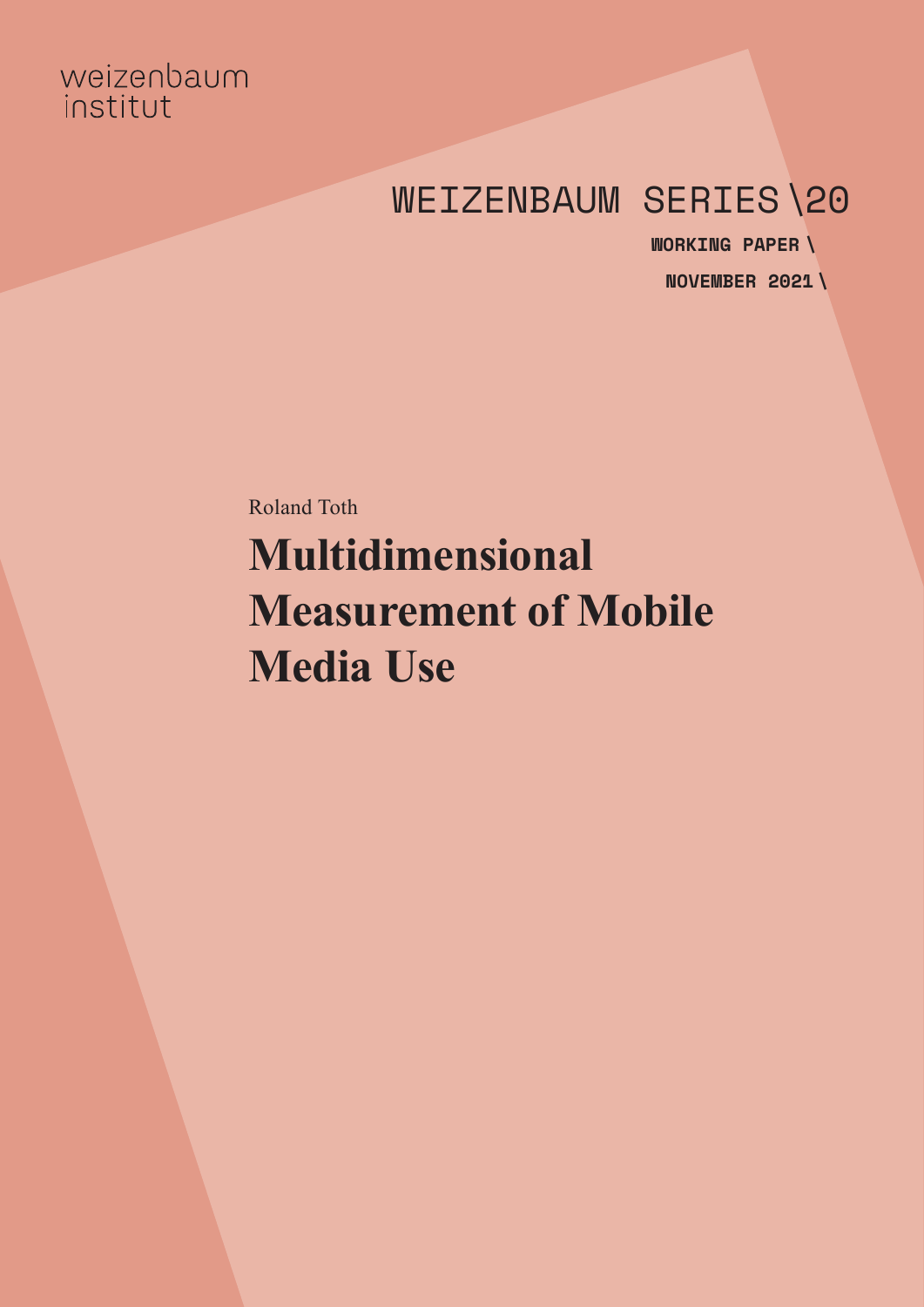### **Multidimensional Measurement of Mobile Media Use**

#### **Roland Toth**\* \ [roland.toth@fu-berlin.de](mailto:roland.toth%40fu-berlin.de?subject=)

\* Freie Universität Berlin and Weizenbaum Institute for the Networked Society

**ISSN 2748-5587 \ DOI [10.34669/WI.WS/20](https://doi.org/10.34669/wi.ws/20)**

**EDITORS:** The Managing Board members of the Weizenbaum-Institut e.V. Prof. Dr. Christoph Neuberger Prof. Dr. Sascha Friesike Prof. Dr. Martin Krzywdzinski Dr. Karin-Irene Eiermann

Hardenbergstraße 32 \ 10623 Berlin \ Tel.: +49 30 700141-001 [info@weizenbaum-institut.de](mailto:info%40weizenbaum-institut.de?subject=) \ [www.weizenbaum-institut.de](http://www.weizenbaum-institut.de)

**COPYRIGHT:** This series is available open access and is licensed under Creative Commons Attribution 4.0 (CC BY 4.0): <https://creativecommons.org/licenses/by/4.0/>

**WEIZENBAUM INSTITUTE:** The Weizenbaum Institute for the Networked Society – The German Internet Institute is a joint project funded by the Federal Ministry of Education and Research (BMBF). It conducts interdisciplinary and basic research on the changes in society caused by digitalisation and develops options for shaping politics, business and civil society.

This work has been funded by the Federal Ministry of Education and Research of Germany (BMBF) (grant no.: 16DII121, 16DII122, 16DII123, 16DII124, 16DII125, 16DII126, 16DII127, 16DII128 – "Deutsches Internet-Institut").

### **Abstract**

Just like all types of media use, mobile media use is usually measured using retrospective, self-reported indications of quanitity in the form of duration and frequency. This is not only problematic due to the fact that people misjudge their own use to a great extent, but also because theoretical approaches predominantly suggest that mere contact is not sufficient for the description of media use. This especially holds for mobile media use, as specific contact episodes are not easily distinguishable anymore due to their short duration and high frequency. Mobile media use is rather characterized by circumstances surrounding the contact itself – they are used for countless purposes, in a habitual manner, and in various situations. In this paper, I am proposing a renewed, multidimensional measure of mobile media use that takes into account these characteristics in addition to well-known measures of quantity and suggest methods for assessing its convergent and content validity.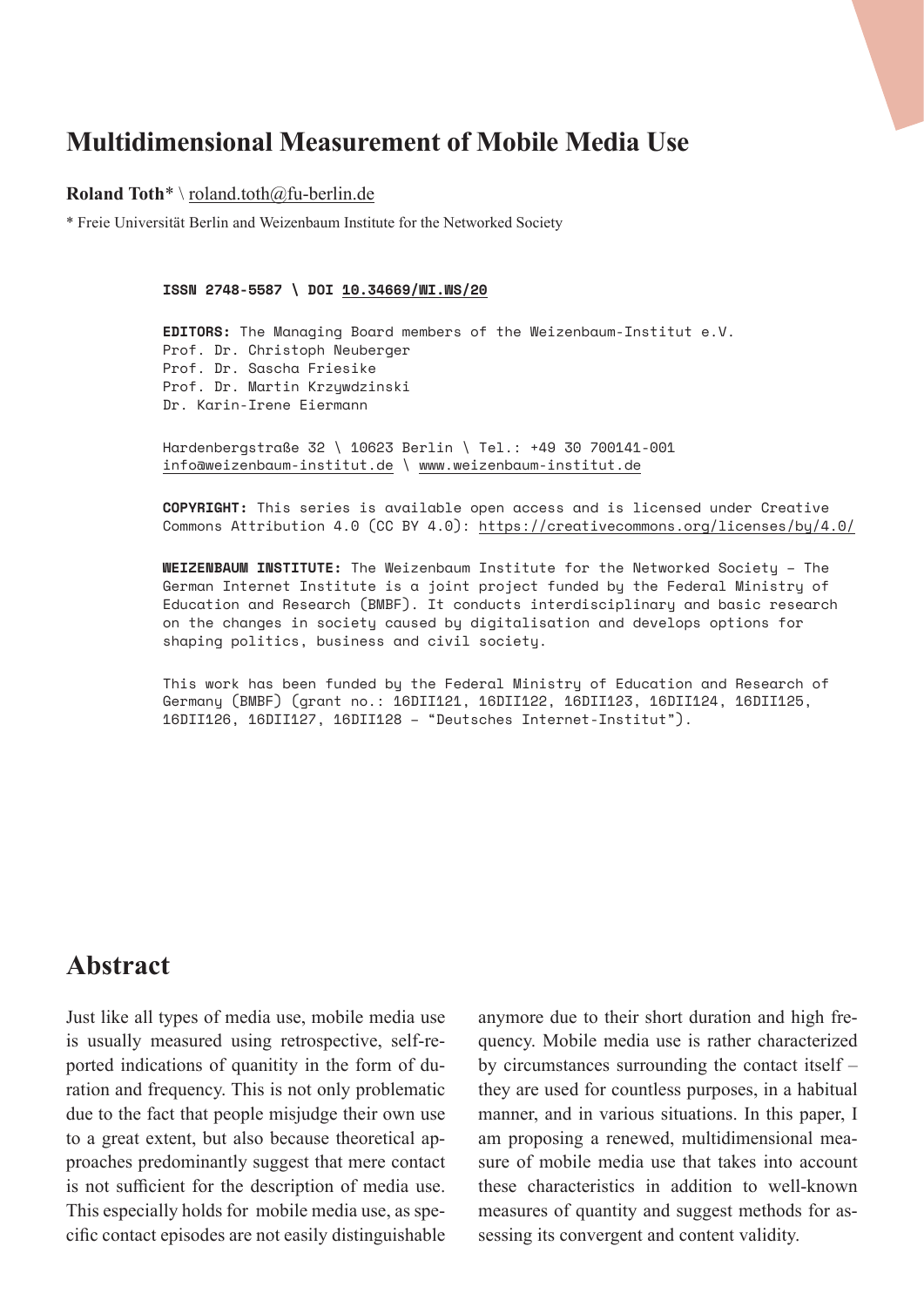# **Table of Contents**

| 1                       | <b>Introduction</b>             | $\overline{4}$ |
|-------------------------|---------------------------------|----------------|
| $\overline{2}$          | <b>Theoretical background</b>   | $\overline{4}$ |
| $\mathbf{3}$            | The quality of mobile media use | 5              |
| 3.1                     | Gratification diversity         | 6              |
| 3.2                     | Habitualization degree          | 6              |
| 3.3                     | Context diversity               | 6              |
| $\overline{\mathbf{4}}$ | <b>Mobile vigilance</b>         | $\tau$         |
| 5                       | <b>Model</b>                    | $\tau$         |
|                         | <b>6</b> Conclusion             | $\,$ $\,$      |
| 7 <sup>7</sup>          | Literature                      | 9              |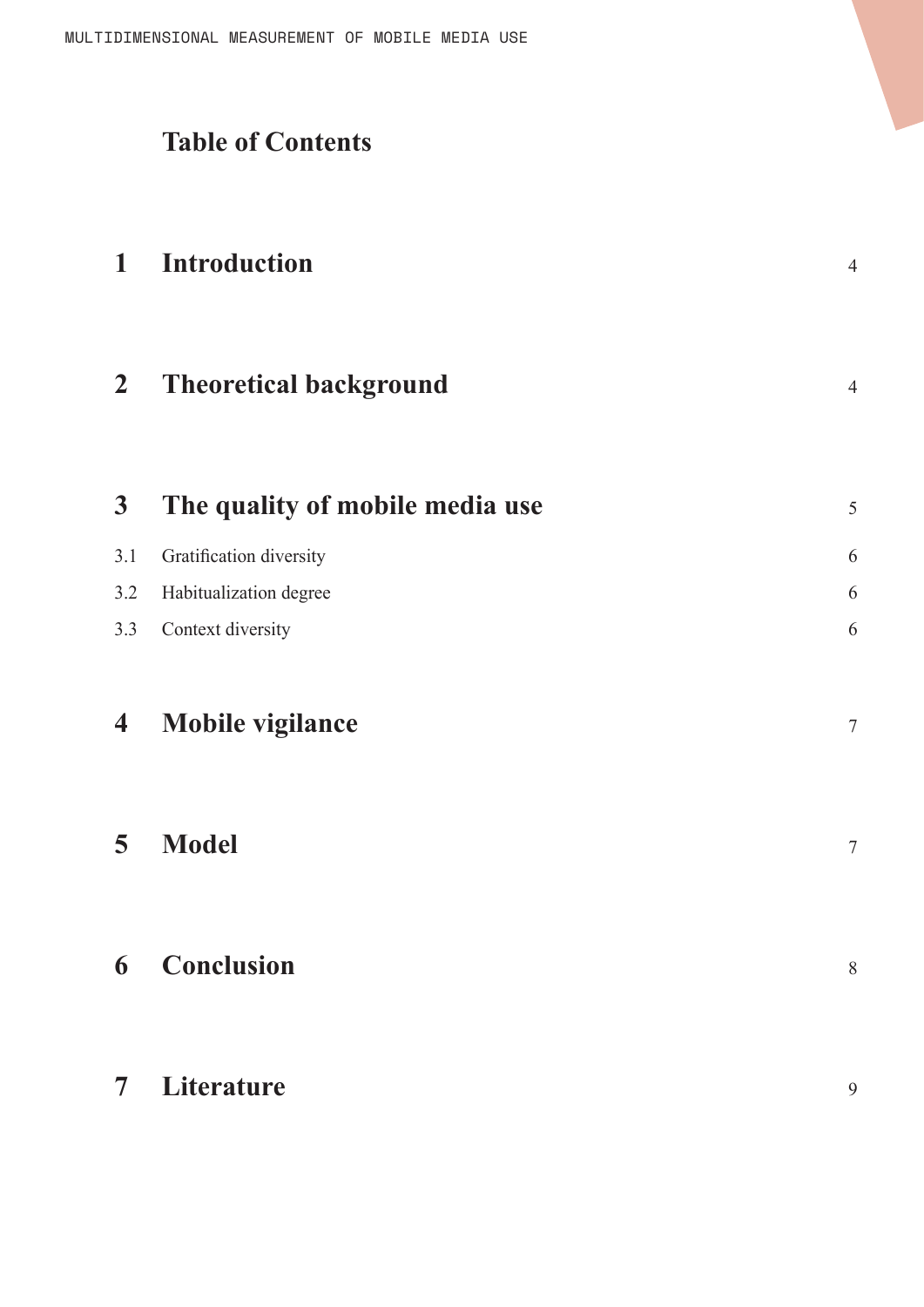### <span id="page-3-0"></span>**1 Introduction**

Media use is a crucial field of interest in social sciences, especially communication science, and is investigated as an independent (in most media effects research) or dependent (e.g., in the context of the Uses and Gratifications approach or selective exposure) variable in many theoretical frameworks. Other disciplines like psychology or medicine also increasingly employ media use for explaining issues like depression, obesity, or sleep quality (Aalbers et al., 2019; Kenney & Gortmaker, 2017; Mireku et al., 2019).

Contemporary mobile media like the smartphone shifted our understanding of media use dramatically, as we are using them virtually constantly, anywhere, and in more complex ways than other media. Just like the use of other media, mobile media use is usually measured with retrospective self-reports on its quantity (duration and frequency) in surveys. However, people considerably misjudge their

### **2 Theoretical background**

The smartphone currently represents the pinnacle of mobile media and has drastically changed people's ways of consuming content and communicating when it was introduced. It has become the most-used gateway to the Internet and digital media content for many sections of the population (Beisch et al., 2019) and its use can take countless forms with regard to content and functions. The shift in use patterns most obviously manifests in the phenomenon of permanent connectedness: In combination with quasi-constant mobile Internet connection, instant messengers, social networks, browsers, video platforms, and many other services can be used virtually *anytime* and *anywhere.*

In order to be able to conceptualize and measure such use, media use research needs to introduce new approaches. One of the most urgent issues is its own mobile media use when compared to passive assessments. Moreover, it is questionable whether quantity is even sufficient for representing mobile media use anymore: "In a 24/7 media world, does it even matter how much time [..] people spend with media?" (Rideout, 2016, p. 139).

I argue for the consideration of quality dimensions in addition to the quantity dimensions in assessments of mobile media use. Specifically, I propose the quality dimensions *gratification diversity*, *habitualization degree*, and *context diversity*. The paper concludes with an empirical measurement model. It suggests investigating the feasibility of assessing these dimensions through retrospective self-reports and evaluating whether the multidimensional mobile media use measure is associated with a behavioral and cognitive variable that is closely linked to mobile media use itself.

operationalization. Despite the complexity of mobile media devices, their use is mostly assessed via self-reported, retrospective measures of quantity – namely, duration and frequency (e.g. Guthrie, 2010) – just like the use of classic media. However, devices like the smartphone promote a mode of use where they are rarely (completely) turned off, uses are very short, but very frequent, and episodes of interpersonal communication are hard to distinguish from one another as they are part of incomplete, continuous converstations (Thulin et al., 2019; Vorderer & Kohring, 2013). This aggravates the retrospective and representative reproduction of behavioral episodes and giving satisfying answers, which is a burden for participants in surveys anyways, even more (Schwarz & Oyserman, 2001). Therefore, the results of such measurement methods diverge from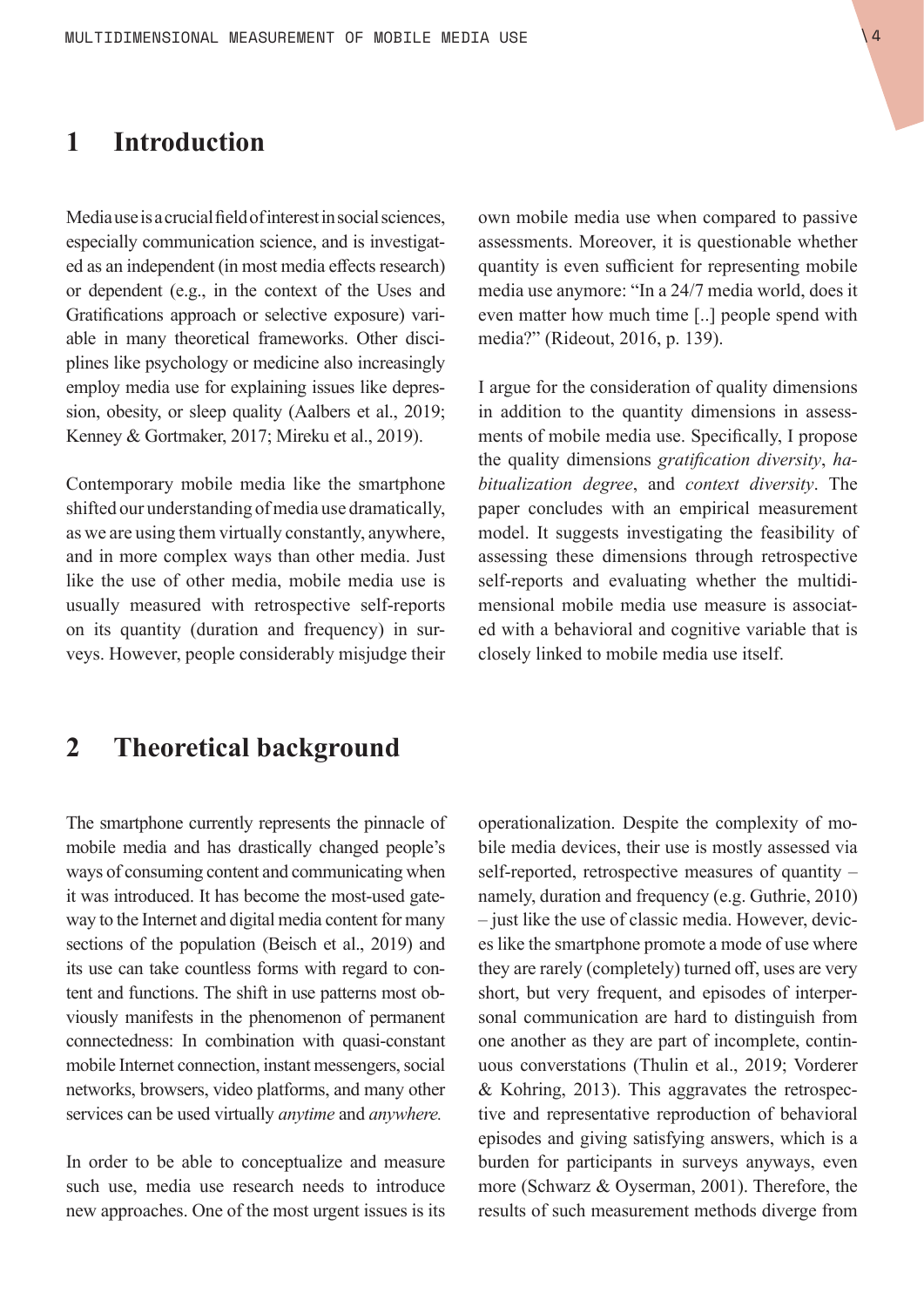<span id="page-4-0"></span>the results of more objective ones like logging/tracking to a concerning extent (Parry et al., 2021). This leads to methodological challenges in all fields of research where the use of such devices is of interest. Above all, it is debatable whether quantity is (still) sufficient for representing the quasi-constant use of mobile media even when measured accurately. Numerous theoretical approaches argue that media use is not only characterized through the *quantity* of mere contact between people and media, but also through the *quality* concerning the properties of this contact, the fulfilment of gratifications, and the embedment in users' lives (z.B. Hasebrink, 2003; Katz et al., 1973; Levy & Windahl, 1984; Scherer, 2017).

In summary, typical measurement instruments of mobile media use are affected by systematic measurement errors that result from low *convergent validity* (as there is divergence between self-reports and less error-prone methods) and *content validity* (as they do not encompass all crucial dimensions present in theory). Such measurement errors lead to distorted and incomplete representation of mobile media use itself and concepts related to it. As Vandewater & Lee (2009) stated, low convergent validity is not a major problem for descriptive analyses like the investigation of population averages, but all the more for the modeling of associations with other variables of interest. This also applies to low content validity because the incompleteness of a measurement instrument can omit effects that might be relevant. This understanding in conjunction with the technological capabilities of mobile media devices and the way they are used requires an overhaul of the conceptualization and the measurement of their use.

A renewed, multidimensional measure of mobile media use has three obstacles to overcome. First, it needs to incorporate quality dimensions that are closely connected to the mediality and typical use patterns associated with mobile devices in order to represent them adequately. Second, it needs to be more feasible than the quantity dimensions of mobile media use alone regarding the assessment through self-reports, as this method is still vastly popular due to economic advantages. Third, this new measure needs to prove that it is conceptually more complete than mobile media use quantity alone. In what follows, I will propose an approach to overcoming all three obstacles.

### **3 The quality of mobile media use**

In this section, I argue which quality dimensions of mobile media use are most relevant and should therefore be incorporated in a multidimensional measure of mobile media use, and why this is the case. As opposed to other media devices, mobile devices are specifically characterized through 1) the capability of satisfying numerous gratifications, 2) the potential for strongly habitualized use and 3) the enabling of virtually infinite contexts of use. Therefore, quality dimensions of mobile media use should complement the *amount of contact* with the device with the *extent* to which the *potential* of the device is actually being *exhausted*.

Against this background, I suggest three exemplary quality dimensions that should be included in the operationalization of mobile media use in addition to existing quantity dimensions: *gratification diversity*, *habitualization degree*, and *context diversity*. Considering the well-known problems of self-reported quantity, these quality dimensions might also suffer from divergence between self-reports and more valid assessments. For this reason, I am suggesting such assessments in order to allow for an examination.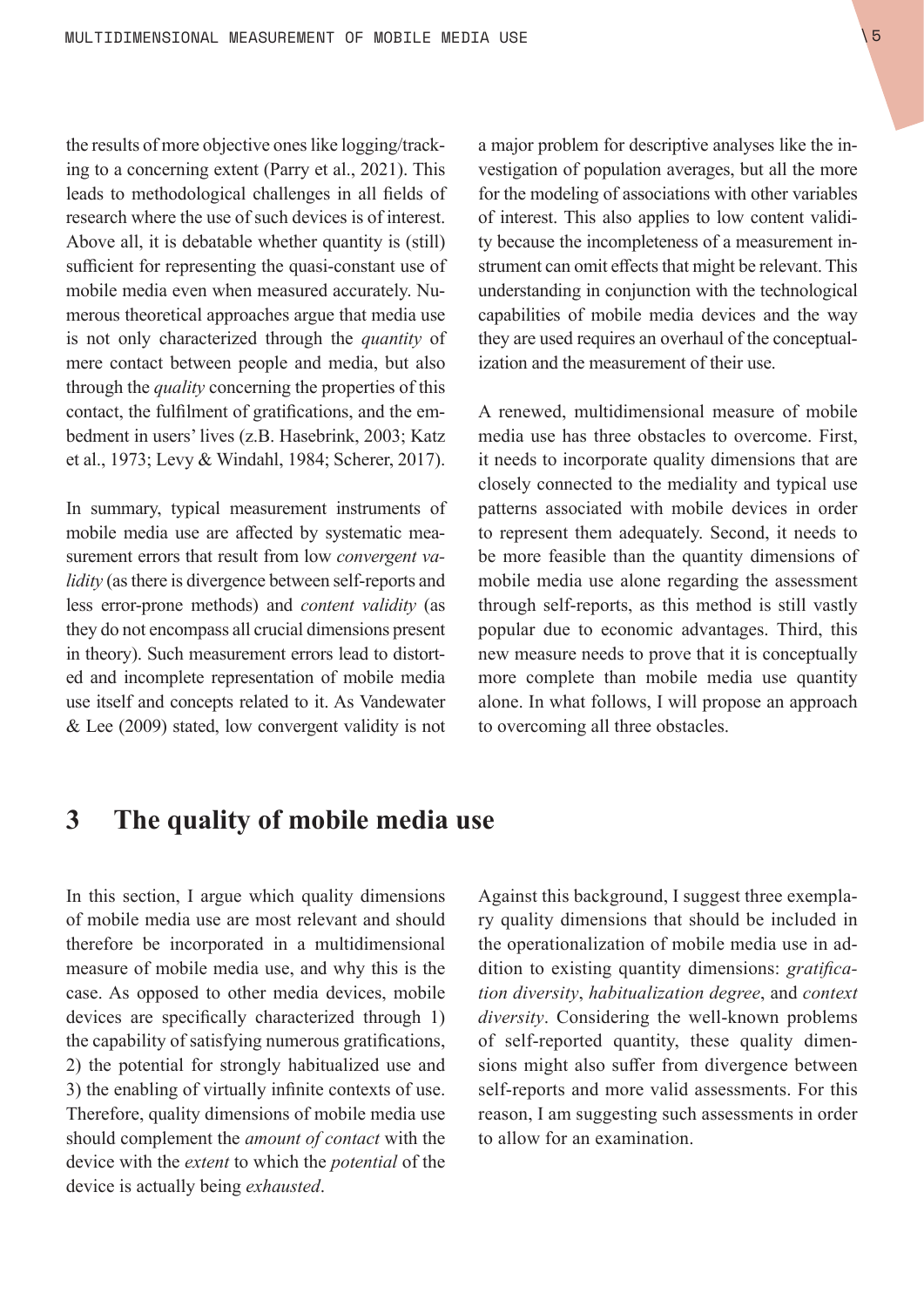#### <span id="page-5-0"></span>**3.1 Gratification diversity**

While media were able to satisfy certain needs and provide a limited set of gratifications for a long time, mobile media can satisfy virtually all of them with one device (e.g. Barkhuus & Polichar, 2011). One may check the news as part of their morning routine. On their way to work, they may use instant messaging to stay in touch with family and friends. During the day, they may listen to music while walking to a restaurant to grab lunch. On the train, they may watch a new upload on their favorite YouTube channel. At home, they may use the timer feature to check whether they are brushing their teeth sufficiently. The more diverse the gratifications typically obtained by using mobile media are, the more the multi-functionality of such devices is leveraged and the more relevant they are in users' lives. As such, it is not the *degree of fulfilment* of gratifications that is of interest here, but the *number of different* gratifications. The diversity of gratifications can be measured using the Experience Sampling Method (ESM) during or right after single use episodes in order to attenuate distortions due to retrospective recollection (Larson & Csikszentmihalyi, 2014).

#### **3.2 Habitualization degree**

Naab & Schnauber (2016) defined a habit "as an automatically initiated behavioral response stored in a mental script that an actor performs in repetitive, familiar situations" (p. 127). Specifying that process, they stated that it is based on "a mental link of the situational characteristics and an appropriate behavioral option. If a person experiences a certain situation associated with similar behavior more often, it is likely that the script is easily accessible and will be retrieved" (p. 127). Additionally, they identified that the repetition of a task is not sufficient for habit acquisition, but that rather the ease of its acquisition is essential (p. 128). Due to its high frequency and short duration, mobile media use often takes place in a habitualized manner (e.g., Oulasvirta et al., 2012). The more this is the case, the more prevalent and integrated the device is in users' living environment, as they seize the opportunity of quasi-permanent use the device offers. As unconscious initiation is a necessary condition for habitualized behavior (Naab & Schnauber, 2016), it should be assessed as a quality dimension of mobile media use, too. It can be measured using the Response Frequency Measure (RFM) which evokes unconscious preferences under time constraints (Naab & Schnauber, 2016).

#### **3.3 Context diversity**

Mobile media use is characterized by the devices' property of mobility. While devices such as laptops already made a huge step towards mobility of media use in contrast to desktop PCs, they still need to be set up in order to be interacted with properly, making them rather *portable* than mobile (Beale, 2009). Truly mobile media fit into most pockets, feature considerable battery life, and allow for permanent connectedness, availability and functionality independent of specific contexts, which is one of their most defining features (e.g., Do et al., 2011; Vorderer & Kohring, 2013). This shows in applications that actually rely on the variation of the context during use (e.g., *Google Maps*, *Pokémon Go!*, *Corona Warn App*) – different situations afford different attention potentials and demand certain kinds of media use. Considering these circumstances, it seems rather unthinkable not to consider the context of use a dimension of smartphone use: "If […] media exposure varies strongly across occasions, it might be more useful to look at situational factors rather than interpersonal differences or structural effects in order to understand media use and effects" (Scharkow, 2018, p. 2). The more diverse and numerous use contexts are, the more relevant the device is in different life situations and the more the devices' mobility is being leveraged. Use contexts, just like gratification diversity, can be assessed using ESM. Via randomly activated questionnaires, users can indicate where and in what social situation they are (e.g. at home, at work, or at a restaurant) right on said device (Sandstrom et al., 2017).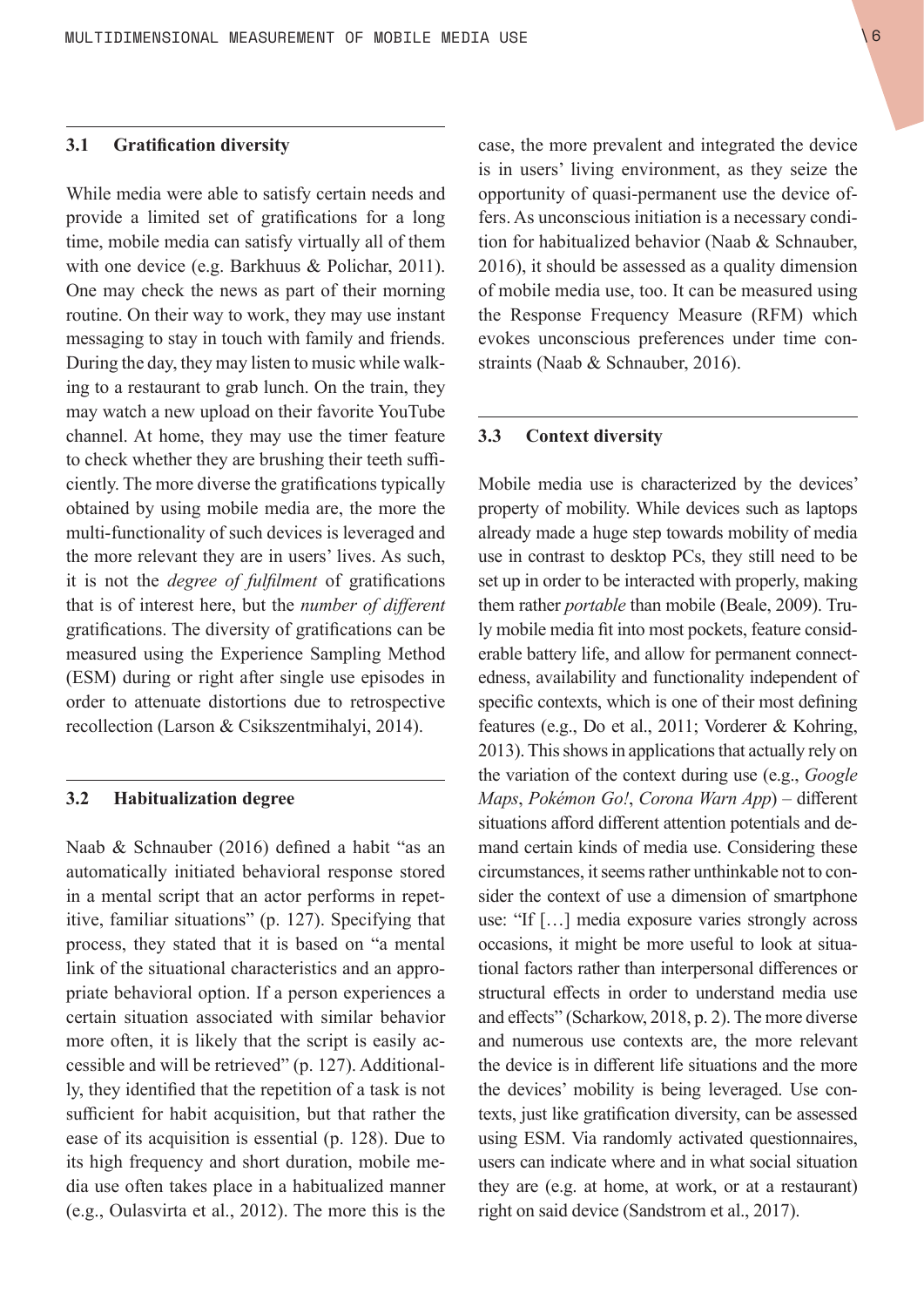### <span id="page-6-0"></span>**4 Mobile vigilance**

In order to investigate the plausibility and benefit of involving quality dimensions of mobile media use in its assessment from a theoretical and statistical perspective, it is necessary to consider a correlate of that use. Just like the quality dimensions of mobile media use could be derived from the mediality and typical use pattern of mobile devices, *online vigilance* represents a phenomenon that emerged from these very aspects (Reinecke et al., 2018). The authors describe online vigilance as a 1) cognitive orientation, 2) constant awareness, and 3) high motivation regarding online communication (p. 2).

In their seminal essay, Vorderer & Kohring (2013) argue that a possible explanation for the phenomenon of permanent connectedness that is now so typical for mobile media use is the avoidance of ostracism, "a sense of being ignored and excluded by others" (p. 191). Online vigilance may be a mechanism for reducing ostracism and is ultimately closely associated with permanent connectedness as a result. Though, such vigilance can obviously also lead to negative consequences

investigated in the context of similar concepts like Entrapment (Hall & Baym, 2012).

Online vigilance represents a psychological consequence of (and, arguably, reason for) mobile media use for communication, which is by far the most common and relevant area of use of these devices (z.B. Montag et al., 2015). However, the multifunctionality and relevance of mobile media devices such as the smartphone and their entanglement in everyday life warrants considering viligance irrespective of the exact motive for or consequence of use. The fixation and dependence on these devices does not necessarily need to be based on communication only. For this reason, I am using the term *mobile vigilance* instead. In accordance with Reinecke et al. (2018) (p. 2), mobile vigilance is therefore a 1) cognitive orientation, 2) constant awareness, and 3) high motivation regarding mobile media use in general. It should therefore not only be closely associated with the quality dimensions of, but mobile media use as whole. It can be measured via ESM, as Reinecke et al. (2018) suggested regarding online vigilance (p. 24).

### **5 Model**

In summary, I suggest implementing not only the *quantity*, but also the *quality* of mobile media use in its operationalization. Figure 1 shows a model that allows for the quantitative validation of this approach.

As a first step, the dimensions of media use should each be investigated with regard to their *convergent validity*. Surveys are economically feasible, relatively easy to implement, and will most probably remain the most-used data collection method in the social sciences for a long time. Hence, the possibility of assessing the suggested quality dimensions of media use with this method with satisfactory validity needs to be evaluated in order to allow for their implementation. Also, the mobile operation systems iOS and Android allow for viewing aggregated use data (e.g., the duration of use in the foreground and background) of the device itself and single apps through integrated functions or dedicated apps in order to be able to control and limit use (David et al., 2018; Google, 2020a, 2020b). Most probably, such monitoring has an influence on the salience of one's mobile media use and therefore on the precision of self-reports.

As a second step, this multidimensional measure of mobile media use needs to be investigated with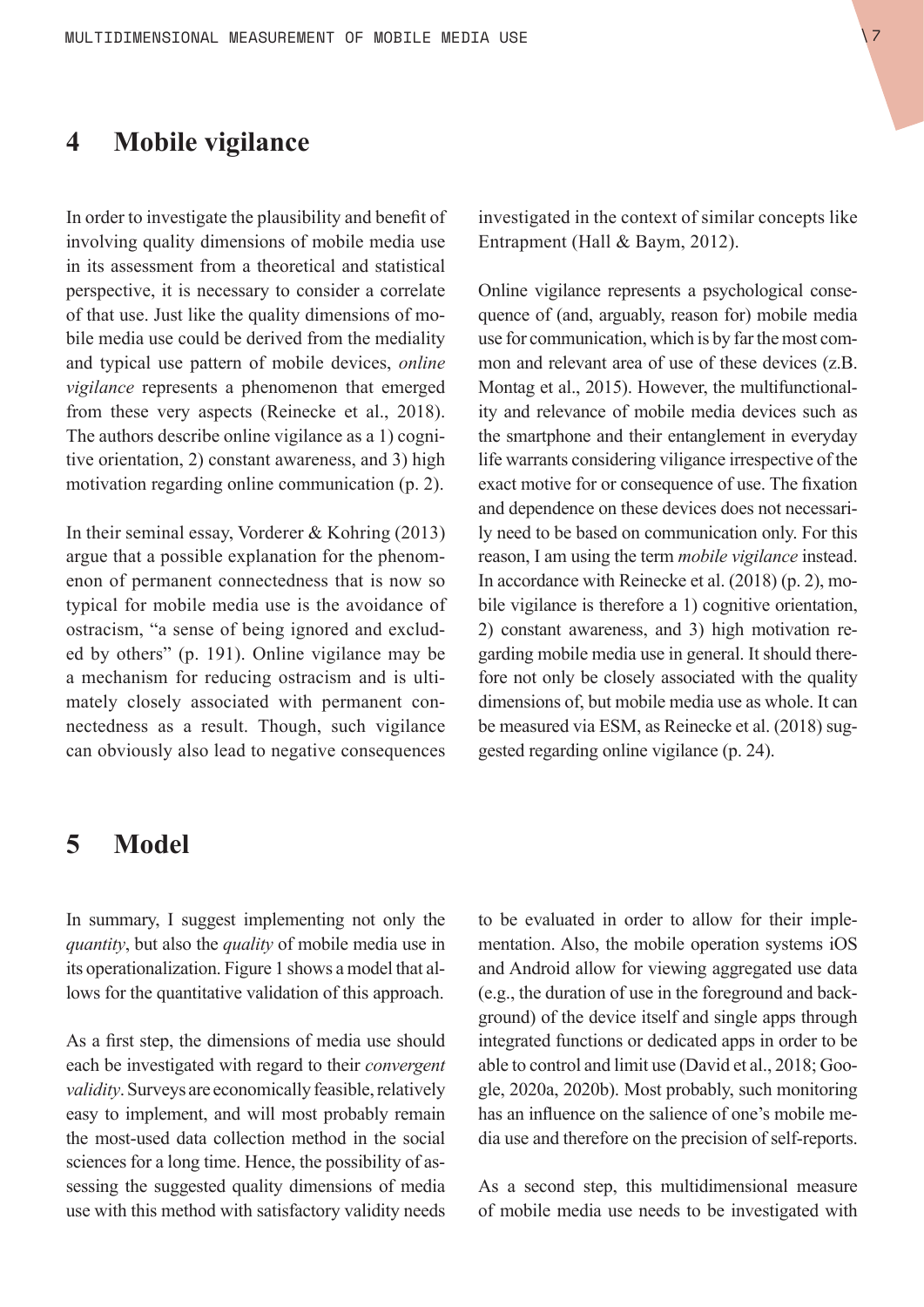<span id="page-7-0"></span>regard to its *content validity*. In order to quantify content validity, I propose checking its *criterion validity* instead, which is the strength of its relationship with the associated concept of mobile vigilance. Both the quantity and quality dimensions of mobile media use should be employed as predictors for mobile vigilance in order to identify whether the quality dimensions are able to add considerable predictive power. If that is the case, the conceptual association between mobile media use and mobile vigilance allows for the conclusion that the multidimensional measure of mobile media use is of higher content validity than the quantity dimension alone.

After performing both steps, it is possible to assess whether surveys are able to capture the suggested quality dimensions of mobile media use sufficiently and whether these dimensions are adding to a more complete measurement of mobile media use. Following that, specific implementations of this new measure, for example, as a latent formative variable, need to be investigated.

#### **Figure 1: Operationalization of mobile media use with quantity and quality dimensions, the control of potential differences between different measurement methods and the validation through mobile vigilance.**



### **6 Conclusion**

The smartphone profoundly impacted how we are using media. Hence, asking for the quantity of mobile media use is ultimately not sufficient anymore. We already know that these metrics hardly match actual use quantity when compared to passive observation and that quantity does not comprehensively represent media use to begin with. An improvement of measures of mobile media use is highly relevant in communication science, other social sciences, and associated disciplines like psychology and even medicine.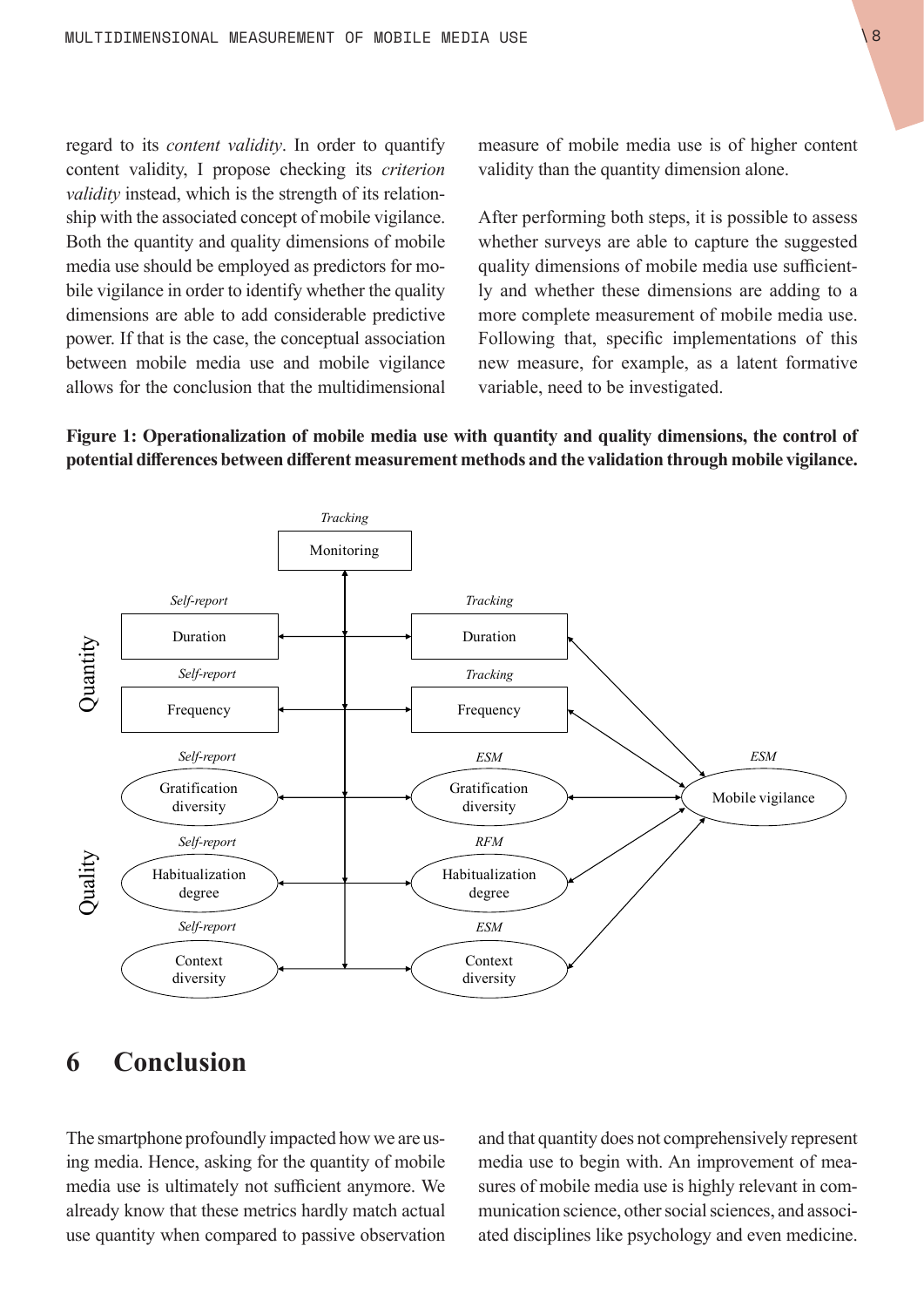<span id="page-8-0"></span>Not only do invalid measures hinder descriptive investigations of mobile media use itself, but also the evaluation of its relationships with other variables of interest and, in extension, theoretical implications for said variables.

I am suggesting three specific quality dimensions of media use – *gratification diversity*, *habitualization degree*, and *context diversity* – that are closely associated with use patterns introduced by the most popular and important mobile media device, the smartphone. First, these dimensions should be investigated with regard to their feasibility as self-reported survey measures. Second, they should be investigated with regard to the degree that they add predictive power to mobile vigilance, which is a persistent focus on and attention to mobile media and a symptom of the embedding of these devices in everyday life. The results shall encourage researchers to use this extended mobile media use measure in order to increase the validity of the measures themselves and the associations with other variables of interest.

### **7 Literature**

- Aalbers, G., McNally, R. J., Heeren, A., Wit, S. de, & Fried, E. I. (2019). Social media and depression symptoms: A network perspective. *Journal of Experimental Psychology: General, 148*(8), 1454–1462. <https://doi.org/10.1037/xge0000528>
- Barkhuus, L., & Polichar, V. E. (2011). Empowerment through seamfulness: Smart phones in everyday life. *Personal and Ubiquitous Computing, 15*(6), 629–639. [https://doi.org/10.1007/](https://doi.org/10.1007/s00779-010-0342-4) [s00779-010-0342-4](https://doi.org/10.1007/s00779-010-0342-4)
- Beale, R. (2009). What does Mobile Mean? *International Journal of Mobile Human Computer Interaction (IJMHCI), 1*(3), 1–8. [https://doi.](https://doi.org/10.4018/jmhci.2009070101) [org/10.4018/jmhci.2009070101](https://doi.org/10.4018/jmhci.2009070101)
- Beisch, N., Koch, W., & Schäfer, C. (2019). ARD / ZDF-Onlinestudie 2019 : Mediale Internetnutzung und Video-on-Demand gewinnen weiter an Bedeutung. *Media Perspektiven*, *23*(9), 374–388. [http://www.ard-zdf-onlinestudie.de/](http://www.ard-zdf-onlinestudie.de/files/2019/0919_Beisch_Koch_Schaefer.pdf) files/2019/0919 Beisch Koch Schaefer.pdf
- Larson, R., & Csikszentmihalyi, M. (2014). The Experience Sampling Method. In M. Csikszentmihalyi (Ed.), *Flow and the Foundations of Positive Psychology: The Collected Works of Mihaly Csikszentmihalyi* (pp. 21–34). Springer Netherlands.<https://doi.org/10.1007/978-94-017-9088-8>
- David, M. E., Roberts, J. A., & Christenson, B. (2018). Too much of a good thing: Investigating the association between actual smartphone use and individual well-being. *International Journal of Human-Computer Interaction, 34*(3), 265–275. [https://doi.org/10.1080/10447](https://doi.org/10.1080/10447318.2017.1349250) [318.2017.1349250](https://doi.org/10.1080/10447318.2017.1349250)
- Do, T. M. T., Blom, J., & Gatica-Perez, D. (2011). Smartphone usage in the wild: A large-scale analysis of applications and context. *ICMI'11 - Proceedings of the 2011 ACM International Conference on Multimodal Interaction,* 353–360*.* [https://doi.](https://doi.org/10.1145/2070481.2070550) [org/10.1145/2070481.2070550](https://doi.org/10.1145/2070481.2070550)
- Google. (2020a). *Apps.* [https://play.google.com/](https://play.google.com/store/apps/collection/cluster?clp=ggEJCgdBcHAgVXNl:S:ANO1ljLddc8&gsr=CgyCAQkKB0FwcCBVc2U%3D:S:ANO1ljLLv7w&hl=de) [store/apps/collection/cluster?clp=ggEJCgd-](https://play.google.com/store/apps/collection/cluster?clp=ggEJCgdBcHAgVXNl:S:ANO1ljLddc8&gsr=CgyCAQkKB0FwcCBVc2U%3D:S:ANO1ljLLv7w&hl=de)[BcHAgVXNl:S:ANO1ljLddc8&gsr=Cgy-](https://play.google.com/store/apps/collection/cluster?clp=ggEJCgdBcHAgVXNl:S:ANO1ljLddc8&gsr=CgyCAQkKB0FwcCBVc2U%3D:S:ANO1ljLLv7w&hl=de)[CAQkKB0FwcCBVc2U%3D:S:ANO1ljLL](https://play.google.com/store/apps/collection/cluster?clp=ggEJCgdBcHAgVXNl:S:ANO1ljLddc8&gsr=CgyCAQkKB0FwcCBVc2U%3D:S:ANO1ljLLv7w&hl=de)[v7w&hl=de](https://play.google.com/store/apps/collection/cluster?clp=ggEJCgdBcHAgVXNl:S:ANO1ljLddc8&gsr=CgyCAQkKB0FwcCBVc2U%3D:S:ANO1ljLLv7w&hl=de)
- Google. (2020b). *Verwendung eines Android-Geräts mit "Digital Wellbeing" verwalten*. [https://support.google.com/android/an](https://support.google.com/android/answer/9346420?hl=de)[swer/9346420?hl=de](https://support.google.com/android/answer/9346420?hl=de)
- Guthrie, G. (2010). *Basic Research Methods : An Entry to Social Science Research*. Sage Publications Pvt. Ltd.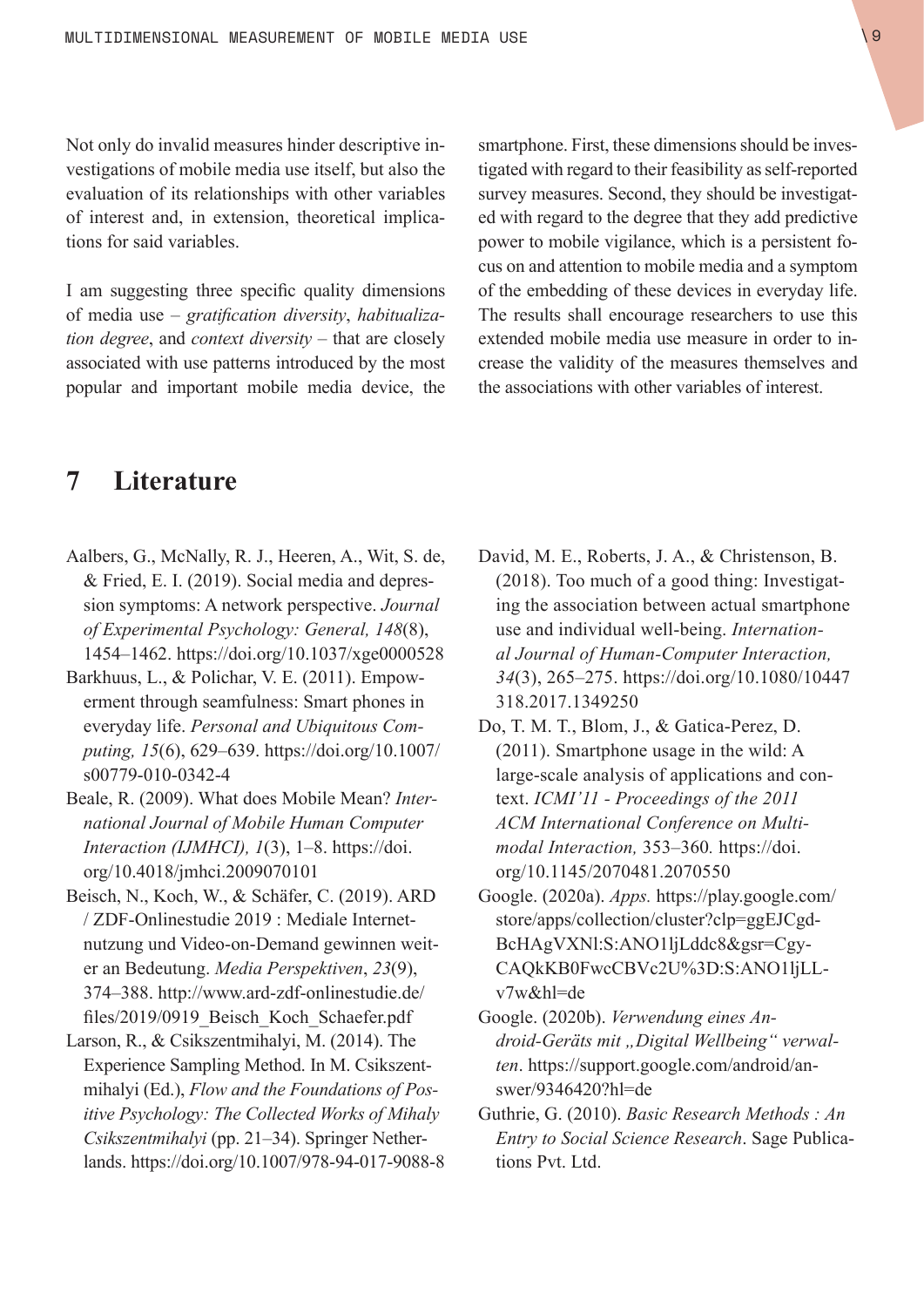- Hall, J. A., & Baym, N. K. (2012). *Calling and texting (too much): Mobile maintenance expectations, (over)dependence, entrapment, and friendship satisfaction. New Media and Society*, *14*(2), 316–331. [https://doi.](https://doi.org/10.1177/1461444811415047) [org/10.1177/1461444811415047](https://doi.org/10.1177/1461444811415047)
- Hasebrink, U. (2003). Nutzungsforschung. In G. Bentele, H.-B. Brosius, & O. Jarren (Eds.), *Öffentliche Kommunikation* (pp. 101–127). Westdeutscher Verlag GmbH. [https://doi.](https://doi.org/10.30965/9783846744772_008) [org/10.30965/9783846744772\\_008](https://doi.org/10.30965/9783846744772_008)
- Katz, E., Blumler, J. G., & Gurevitch, M. (1973). Uses and Gratifications Research. *Public Opinion Quarterly, 37*(4), 509–523. [https://doi.](https://doi.org/10.1086/268109) [org/10.1086/268109](https://doi.org/10.1086/268109)
- Kenney, E. L., & Gortmaker, S. L. (2017). United States Adolescents' Television, Computer, Videogame, Smartphone, and Tablet Use: Associations with Sugary Drinks, Sleep, Physical Activity, and Obesity. *Journal of Pediatrics, 182*, 144–149. [https://doi.org/10.1016/j.](https://doi.org/10.1016/j.jpeds.2016.11.015) [jpeds.2016.11.015](https://doi.org/10.1016/j.jpeds.2016.11.015)
- Levy, M. R., & Windahl, S. (1984). Audience Activity and Gratifications. A Conceptual Clarification and Exploration. Communication Research, 11(1), 51–78. https://doi. org/10.1177/009365084011001003
- Mireku, M. O., Barker, M. M., Mutz, J., Dumontheil, I., Thomas, M. S. C., Röösli, M., Elliott, P., & Toledano, M. B. (2019). Night-time screen-based media device use and adolescents' sleep and health-related quality of life. *Environment International, 124,* 66–78. [https://doi.org/](https://doi.org/https) [https](https://doi.org/https)://[doi.org/10.1016/j.envint.2018.11.069](http://doi.org/10.1016/j.envint.2018.11.069)
- Montag, C., Błaszkiewicz, K., Sariyska, R., Lachmann, B., Andone, I., Trendafilov, B., Eibes, M., & Markowetz, A. (2015). Smartphone usage in the 21st century: Who is active on WhatsApp? *BMC Research Notes, 8*(1), 4–9. [https://doi.](https://doi.org/10.1186/s13104-015-1280-z) [org/10.1186/s13104-015-1280-z](https://doi.org/10.1186/s13104-015-1280-z)
- Naab, T. K., & Schnauber, A. (2016). Habitual Initiation of Media Use and a Response-Frequency Measure for Its Examination. *Media Psychology, 19*(1), 126–155. [https://doi.org/10.1080/152](https://doi.org/10.1080/15213269.2014.951055) [13269.2014.951055](https://doi.org/10.1080/15213269.2014.951055)
- Oulasvirta, A., Rattenbury, T., Ma, L., & Raita, E. (2012). Habits make smartphone use more pervasive. *Personal and Ubiquitous Computing, 16*(1), 105–114. [https://doi.org/10.1007/s00779-](https://doi.org/10.1007/s00779-011-0412-2) [011-0412-2](https://doi.org/10.1007/s00779-011-0412-2)
- Parry, D. A., Davidson, B. I., Sewall, C. J. R., Fisher, J. T., Mieczkowski, H., & Quintana, D. S. (2021). A systematic review and meta-analysis of discrepancies between logged and self-reported digital media use. *Nature Human Behaviour, 5*(11), 1535–1547. [https://doi.org/10.1038/](https://doi.org/10.1038/s41562-021-01117-5) [s41562-021-01117-5](https://doi.org/10.1038/s41562-021-01117-5)
- Reinecke, L., Klimmt, C., Meier, A., Reich, S., Hefner, D., Knop-Huelss, K., Rieger, D., & Vorderer, P. (2018). *Permanently online and permanently connected: Development and validation of the Online Vigilance Scale (Vol. 13).* [https://](https://doi.org/10.1371/journal.pone.0205384) [doi.org/10.1371/journal.pone.0205384](https://doi.org/10.1371/journal.pone.0205384)
- Rideout, V. (2016). Measuring time spent with media: The Common Sense census of media use by US 8- to 18-year-olds. *Journal of Children and Media, 10*(1), 138–144. [https://doi.org/10.1](https://doi.org/10.1080/17482798.2016.1129808) [080/17482798.2016.1129808](https://doi.org/10.1080/17482798.2016.1129808)
- Sandstrom, G. M., Lathia, N., Mascolo, C., & Rentfrow, P. J. (2017). Putting mood in context: Using smartphones to examine how people feel in different locations. *Journal of Research in Personality, 69*, 96–101. [https://doi.](https://doi.org/10.1016/j.jrp.2016.06.004) [org/10.1016/j.jrp.2016.06.004](https://doi.org/10.1016/j.jrp.2016.06.004)
- Scharkow, M. (2019). The Reliability and Temporal Stability of Self-reported Media Exposure: A Meta-analysis. *Communication Methods and Measures, 13*(3), 198–211. [https://doi.org/10.10](https://doi.org/10.1080/19312458.2019.1594742) [80/19312458.2019.1594742](https://doi.org/10.1080/19312458.2019.1594742)
- Scherer, H. (2017). Connecting Media Use to Media Effects. In P. Rössler, C. A. Hoffner, & L. Zoonen (Eds.), *The International Encyclopedia of Media Effects* (pp. 1–12). [https://doi.](https://doi.org/10.1002/9781118783764.wbieme0016s) [org/10.1002/9781118783764.wbieme0016s](https://doi.org/10.1002/9781118783764.wbieme0016s)
- Schwarz, N., & Oyserman, D. (2001). Asking questions about behavior: Cognition, communication, and questionnaire construction. *American Journal of Evaluation, 22*(2), 127–160. [https://doi.org/10.1016/S1098-](https://doi.org/10.1016/S1098-2140(01)00133-3) [2140\(01\)00133-3](https://doi.org/10.1016/S1098-2140(01)00133-3)